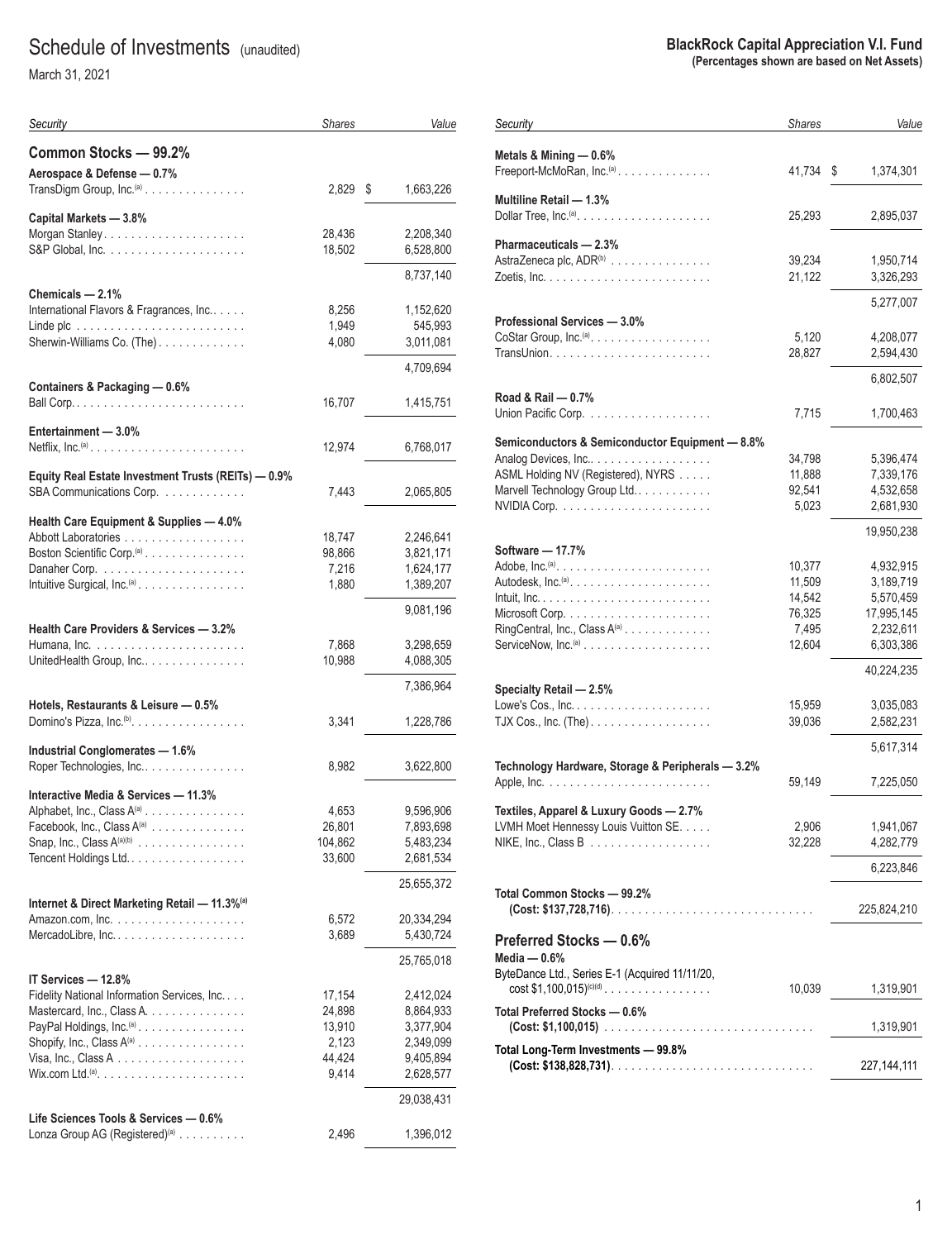### Schedule of Investments (unaudited) (continued)

March 31, 2021

| Security                                                                                                                                             | Value                   |                      |
|------------------------------------------------------------------------------------------------------------------------------------------------------|-------------------------|----------------------|
| Short-Term Securities $-$ 1.5% <sup>(e)*</sup><br>BlackRock Liquidity Funds, T-Fund, Institutional<br>SL Liquidity Series, LLC, Money Market Series, | 554.674 \$<br>2.942.647 | 554.674<br>2.943.530 |

| Security                                                                                                             | <b>Shares</b> | Value                      |
|----------------------------------------------------------------------------------------------------------------------|---------------|----------------------------|
| Total Short-Term Securities — 1.5%                                                                                   |               | 3,498,204                  |
| Total Investments — 101.3%<br>Liabilities in Excess of Other Assets — (1.3)% $\,\ldots\, \ldots\, \ldots\, \ldots\,$ |               | 230,642,315<br>(2,993,698) |
|                                                                                                                      |               | 227,648,617                |

**BlackRock Capital Appreciation V.I. Fund**

**(Percentages shown are based on Net Assets)**

(a) Non-income producing security.

<sup>(b)</sup> All or a portion of this security is on loan.<br><sup>(c)</sup> Restricted security as to resale, excluding 144A securities. The Fund held restricted securities with a current value of \$1,319,901, representing 0.58% of its net a an original cost of \$1,100,015.

(d) Security is valued using significant unobservable inputs and is classified as Level 3 in the fair value hierarchy.

(e) Annualized 7-day yield as of period end.<br>(f) All or a portion of this security was purch

All or a portion of this security was purchased with the cash collateral from loaned securities.

Investments in issuers considered to be affiliate(s) of the Fund during the period ended March 31, 2021 for purposes of Section 2(a)(3) of the Investment Company Act of 1940, as amended, were as follows:

| Affiliated Issuer                                                                                                    |   | Value at<br>12/31/20 | Purchases at<br>Cost     | Proceeds from<br>Sale | Net<br>Realized<br>Gain (Loss) |      | Change in<br>Unrealized<br>Appreciation<br><i>(Depreciation)</i> | Value at<br>03/31/21 | <b>Shares</b><br>Held at<br>03/31/21 | Income   | Capital Gain<br><b>Distributions</b><br>from<br><b>Underlying</b><br>Funds |
|----------------------------------------------------------------------------------------------------------------------|---|----------------------|--------------------------|-----------------------|--------------------------------|------|------------------------------------------------------------------|----------------------|--------------------------------------|----------|----------------------------------------------------------------------------|
| <b>BlackRock Liquidity Funds,</b><br>T-Fund, Institutional Class <sup>(a)</sup> .<br>SL Liquidity Series, LLC, Money | S | .393,435 \$          | $\overline{\phantom{m}}$ | \$<br>$(838, 761)$ \$ | $\qquad \qquad -$              | - \$ | $\overbrace{\phantom{13333}}$                                    | 554.674              | 554.674 \$                           | 54 \$    |                                                                            |
| Market Series <sup>(a)</sup>                                                                                         |   | 9,399,514            | —                        | (6.455.859)           | (125)                          |      |                                                                  | 2,943,530            | 2,942,647                            | 8,666(b) |                                                                            |
|                                                                                                                      |   |                      |                          |                       | (125)                          | - \$ | $\qquad \qquad -$                                                | 3.498.204            |                                      | 8,720 \$ |                                                                            |

(a) Represents net amount purchased (sold).

(b) All or a portion represents securities lending income earned from the reinvestment of cash collateral from loaned securities, net of fees and collateral investment expenses, and other payments to and from borrowers of securities.

For Fund compliance purposes, the Fund's industry classifications refer to one or more of the industry sub-classifications used by one or more widely recognized market indexes or rating group indexes, and/or as defined by the investment adviser. These definitions may not apply for purposes of this report, which may combine such industry sub-classifications for reporting ease.

### Glossary of Terms Used in this Report

#### **Portfolio Abbreviations**

| ADR.        | American Depositary Receipts |
|-------------|------------------------------|
| <b>NYRS</b> | New York Registered Shares   |
| S&P         | Standard & Poor's            |

2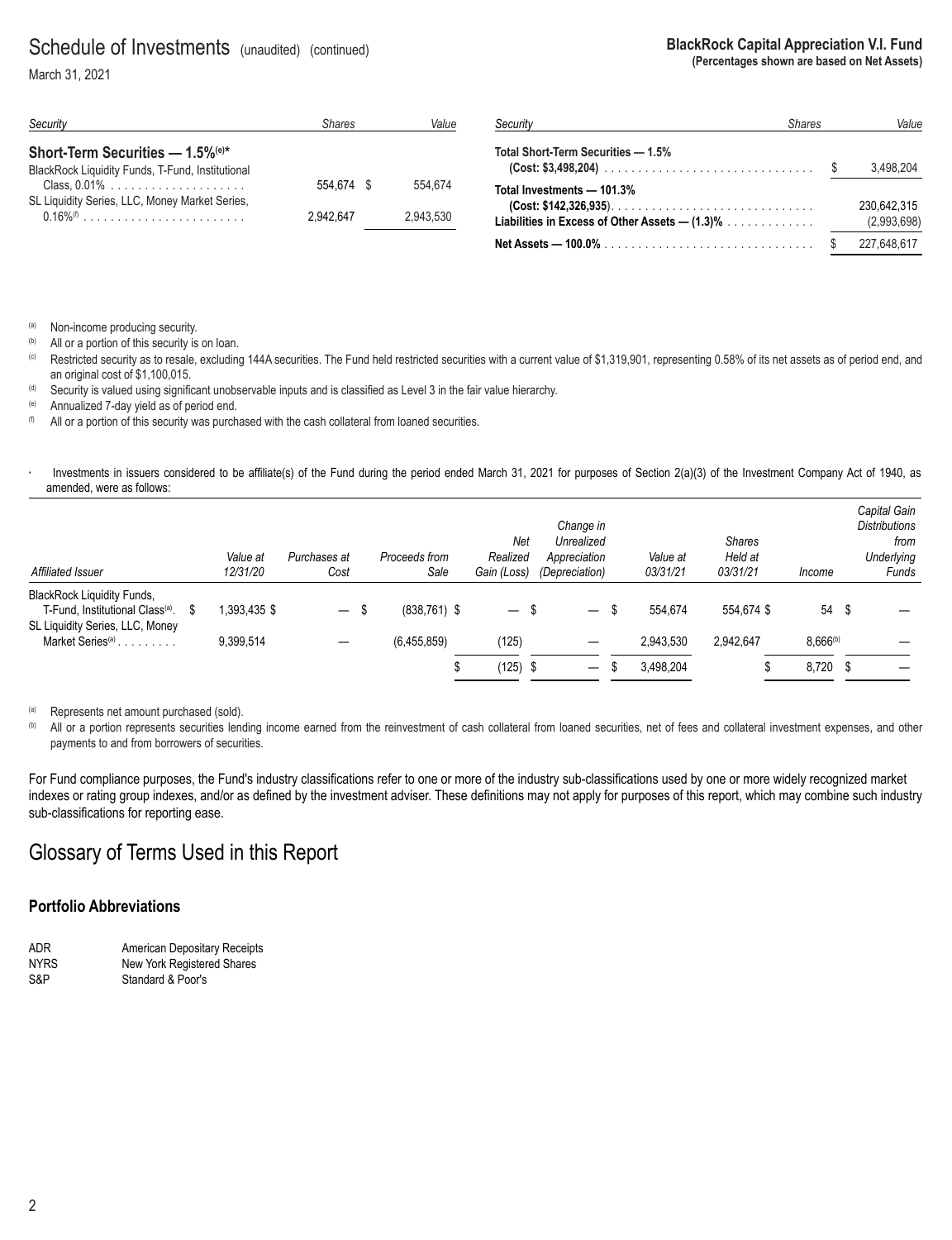### Schedule of Investments (unaudited) (continued)

March 31, 2021

#### **Fair Value Hierarchy as of Period End**

Various inputs are used in determining the fair value of financial instruments. These inputs to valuation techniques are categorized into a fair value hierarchy consisting of three broad levels for financial reporting purposes as follows:

- Level 1 Unadjusted price quotations in active markets/exchanges for identical assets or liabilities that the Fund has the ability to access;
- Level 2 Other observable inputs (including, but not limited to, quoted prices for similar assets or liabilities in markets that are active, quoted prices for identical or similar assets or liabilities in markets that are not active, inputs other than quoted prices that are observable for the assets or liabilities (such as interest rates, yield curves, volatilities, prepayment speeds, loss severities, credit risks and default rates) or other market-corroborated inputs); and
- Level 3 Unobservable inputs based on the best information available in the circumstances, to the extent observable inputs are not available (including the BlackRock Global Valuation Methodologies Committee's (the "Global Valuation Committee's") assumptions used in determining the fair value of financial instruments).

The hierarchy gives the highest priority to unadjusted quoted prices in active markets for identical assets or liabilities (Level 1 measurements) and the lowest priority to unobservable inputs (Level 3 measurements). Accordingly, the degree of judgment exercised in determining fair value is greatest for instruments categorized in Level 3. The inputs used to measure fair value may fall into different levels of the fair value hierarchy. In such cases, for disclosure purposes, the fair value hierarchy classification is determined based on the lowest level input that is significant to the fair value measurement in its entirety. Investments classified within Level 3 have significant unobservable inputs used by the Global Valuation Committee in determining the price for Fair Valued Investments. Level 3 investments include equity or debt issued by privately held companies or funds. There may not be a secondary market, and/or there are a limited number of investors. The categorization of a value determined for financial instruments is based on the pricing transparency of the financial instruments and is not necessarily an indication of the risks associated with investing in those securities. For information about the Fund's policy regarding valuation of financial instruments, refer to its most recent financial statements.

Certain investments of the Fund were fair valued using net asset value ("NAV") per share as no quoted market value is available and therefore have been excluded from the fair value hierarchy.

The following table summarizes the Fund's investments categorized in the fair value hierarchy. The breakdown of the Fund's investments into major categories is disclosed in the Schedule of Investments above.

|                                                                                                         | Level 1    | Level 2   | Level 3   | Total           |
|---------------------------------------------------------------------------------------------------------|------------|-----------|-----------|-----------------|
| Assets:                                                                                                 |            |           |           |                 |
| Investments:                                                                                            |            |           |           |                 |
| Long-Term Investments:                                                                                  |            |           |           |                 |
| Common Stocks:                                                                                          |            |           |           |                 |
|                                                                                                         | 1.663.226  | \$.       | S         | \$<br>1,663,226 |
|                                                                                                         | 8,737,140  |           |           | 8,737,140       |
| $Chemicals. \ldots \ldots \ldots \ldots \ldots \ldots \ldots \ldots \ldots \ldots \ldots \ldots \ldots$ | 4,709,694  |           |           | 4,709,694       |
|                                                                                                         | 1.415.751  |           |           | 1,415,751       |
|                                                                                                         | 6.768.017  |           |           | 6.768.017       |
|                                                                                                         | 2,065,805  |           |           | 2,065,805       |
|                                                                                                         | 9.081.196  |           |           | 9.081.196       |
|                                                                                                         | 7,386,964  |           |           | 7,386,964       |
|                                                                                                         | 1,228,786  |           |           | 1,228,786       |
|                                                                                                         | 3,622,800  |           |           | 3,622,800       |
|                                                                                                         | 22.973.838 | 2,681,534 |           | 25.655.372      |
|                                                                                                         | 25,765,018 |           |           | 25,765,018      |
|                                                                                                         | 29.038.431 |           |           | 29,038,431      |
|                                                                                                         |            | 1,396,012 |           | 1,396,012       |
|                                                                                                         | 1,374,301  |           |           | 1,374,301       |
|                                                                                                         | 2,895,037  |           |           | 2,895,037       |
|                                                                                                         | 5.277.007  |           |           | 5.277.007       |
|                                                                                                         | 6.802.507  |           |           | 6,802,507       |
|                                                                                                         | 1,700,463  |           |           | 1,700,463       |
| Semiconductors & Semiconductor Equipment                                                                | 19.950.238 |           |           | 19.950.238      |
| Software                                                                                                | 40,224,235 |           |           | 40,224,235      |
|                                                                                                         | 5,617,314  |           |           | 5,617,314       |
|                                                                                                         | 7,225,050  |           |           | 7,225,050       |
|                                                                                                         | 4,282,779  | 1,941,067 |           | 6,223,846       |
|                                                                                                         |            |           | 1.319.901 | 1.319.901       |